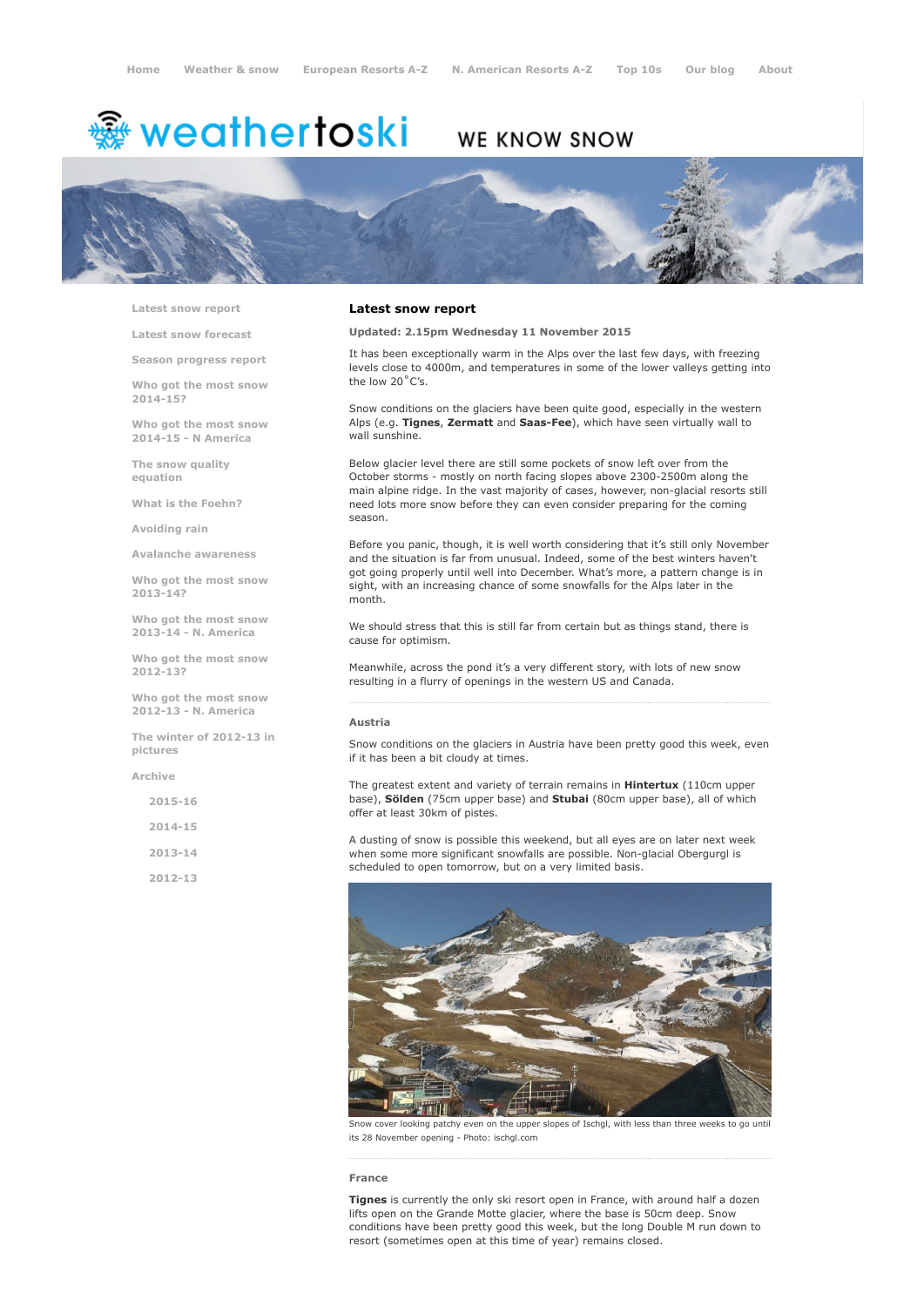

conditions in the Alps? [Contact](http://www.weathertoski.co.uk/about-1/contact-us/) us and we'll do our best to answer it...

E: [info@weathertoski.co.uk](mailto:fraser@weathertoski.co.uk)

T: +44 (0)20 3151 3154

Val Thorens is due to open on 21 November, but is looking relatively snowless right now. The forecast is promising for later next week - fingers crossed.



# Italy

Skiing in Italy is mostly still confined to three resorts - Cervinia (110cm upper base), Val Senales (75cm upper base) and little Sulden (50cm upper base) in the Sud-Tirol, which did particularly well from the October storms.

Good weather has made for some very pleasant skiing this week, but a return to winter would be welcome.

As elsewhere in the Alps, the forecast for later next week is encouraging, but it is still far too early to promise any significant snow.



Sestriere is one of the few resorts to have any snow left close to the village - Photo: vialattea.it

# Switzerland

Zermatt (130cm upper base) and Saas-Fee (90cm upper base) continue to offer the greatest extent and variety of terrain in Switzerland, and have been skiing superbly this week thanks to the beautiful weather.

A number of more limited options are also available, including Glacier 3000 near Les Diablerets and Diavolezza near St Moritz. However, Engelberg keeps putting its opening date back, and is unlikely to offering any skiing until later in the month.

No significant snow is expected in Switzerland until later next week at the earliest.



View across the Rhône valley from Anzère Photo: anzere.ch